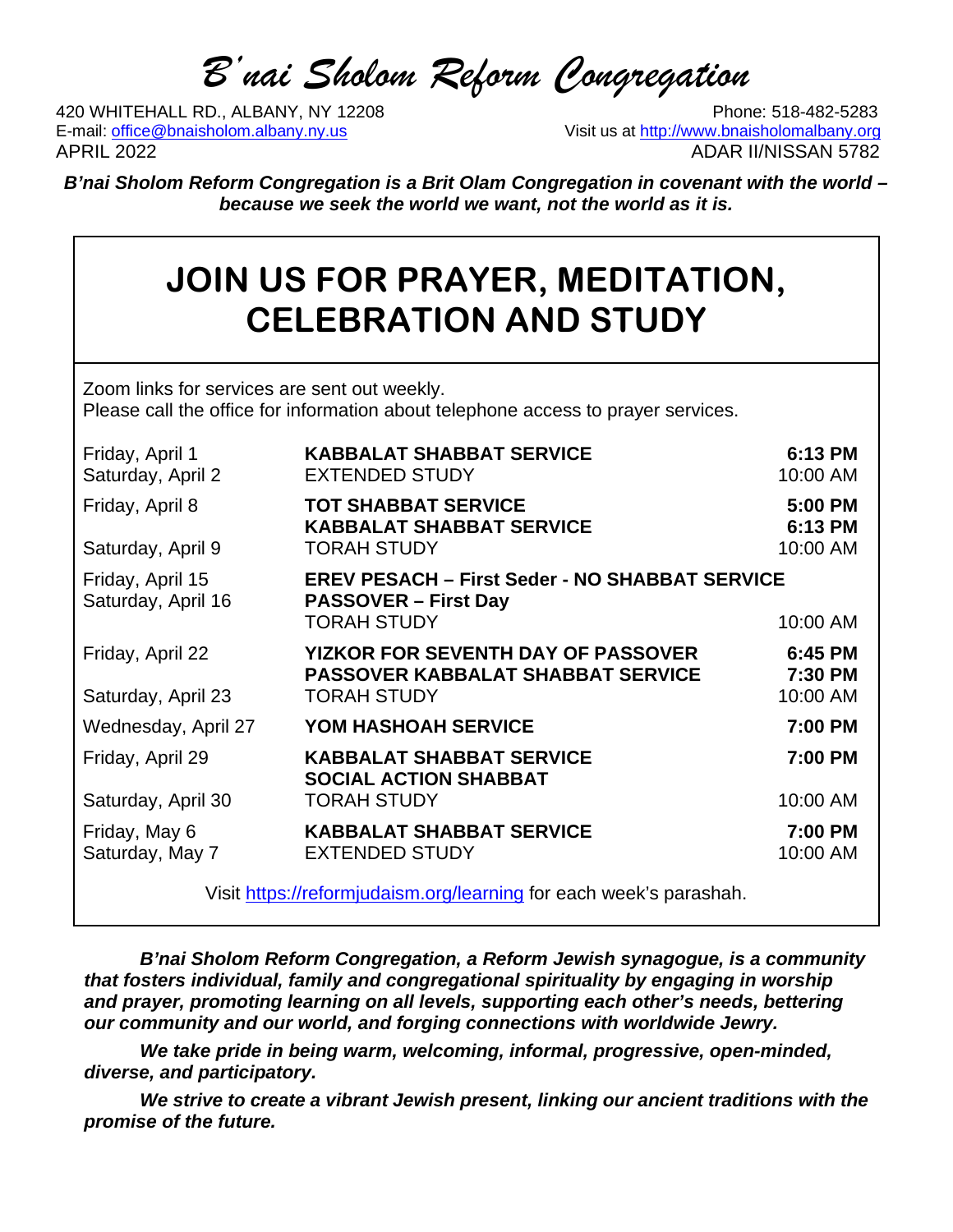### *From Our Rabbi…*

For those who were able to join this year's Purim shpiel (and if you missed it, I'm happy to send you the hilarious – ok, corny – recording!), you may remember that I opened with the "traditional three-fold benediction" for Purim: "They tried to kill us. We survived. Let's eat!" I shouldn't have been surprised at all that the whole room was able to supply the ending, since this summary seems to apply to the majority of our Jewish holidays. The third part, though – the eating part – may be even more important than you think.

Most Jewish holidays have some food that connects to the core meaning of the day, from apples and honey for a sweet Rosh Hashanah to fried foods that remind us of the miracle of oil on Chanukah. For Tu BiShvat, the Kabbalists (a sect of Jewish mystics) created a ritual meal to help us connect to the four categories of tree fruits on a spiritual level: for example, we eat fruits with a hard rind or shell, like nuts, which remind us of our instinct to be defensive; foods like maple syrup represent getting to the pure essence of ourselves, and so on.

On Purim, we traditionally eat hamantaschen – triangular cookies in the shape of Haman's hat (or possibly his pockets or his ears). More importantly, we observe the traditions of *mishloach manot*, sending packages of food to friends and family, and of *matanot l'evyonim*, giving gifts to the poor or oppressed (see [Esther 9:22\)](about:blank).

On Passover, however, we shift our attention away from tasty confections. Our primary food association is, of course, matzah. [Deuteronomy 16:3](about:blank) tells us to avoid eating *chametz* (leavened foods) and asks us instead to eat *lechem oni*. We usually translate *lechem oni* as "bread of affliction" – whether the affliction of slavery or our own gastrointestinal reactions to eating that much matzah! – but *oni* also means poverty. Matzah is the "bread of humility" (a slice of humble pie, as it were). When we clean out the puffed-up *chametz* from our homes – perhaps even some leftover hamantaschen – we create an opportunity to search our hearts as well. Do we have any excesses of pride that we need to deflate a bit? Do we have the humility we need in order to admit to ourselves when we've fallen short on our new year's resolutions… and then risk more failure by trying again? Are we prepared to make personal sacrifices to help those in need – giving of our time, energy, skills or resources – and treat everyone with compassion?

Our holiday foods are an important part of how we digest the deeper messages of the Jewish calendar. The Tu BiShvat fruits help us stay grounded and connected to the natural world. Hamantaschen bring us the sweet taste of victory and encourage us to share the wealth with others. And matzah reminds us to settle back down again, evaluate what feeds our self-image and recommit to nourishing healthy egos in the year ahead. Wishing you all a happy and healthy Pesach!

#### *L'shalom*,

Rabbi Danielle Weisbrot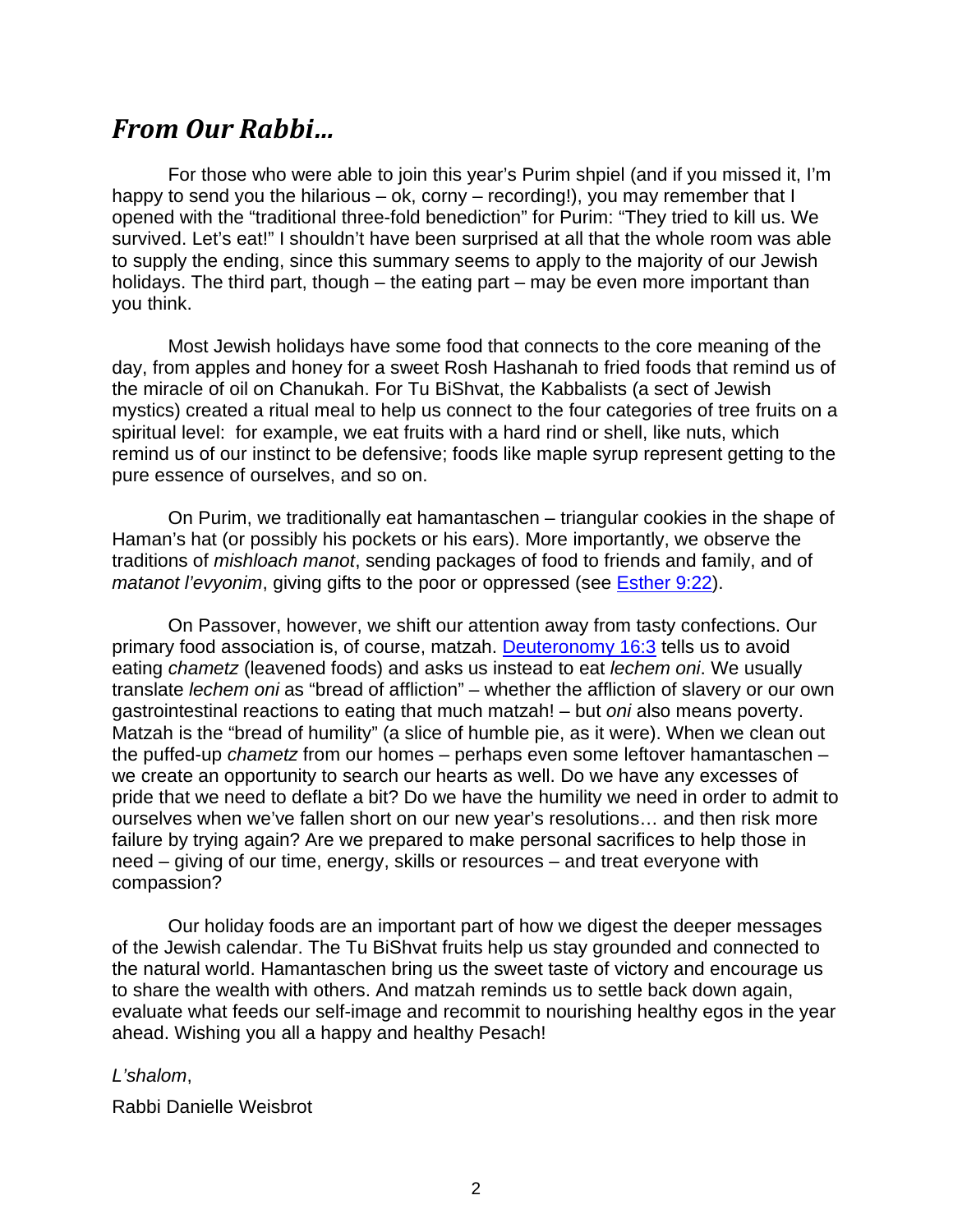### *From Our President…*

As I write for April's bulletin, the world is watching as Ukraine, led by charismatic Jewish president Volodymyr Zelenskyy, resists a massive unjustified Russian invasion of its sovereign territory. The attack on Ukraine has generated global rage and condemnation, with some of the strongest voices coming from the United States. For many American Jews, the situation sparks particular investment: a significant number of American Jews trace their ancestry back to Eastern European Jewry, and Vladimir Putin's cynical claim to be "denazifying" a nation with a Jewish president rings hollow. We have joined our voices to the international community to denounce the invasion and attacks on civilians as war crimes and look for ways to support Ukraine and Ukrainians. The United States and its residents seek to stand forth as a moral beacon as Ukrainian flags fly and buildings are lit in yellow and blue. We press our government to stand forth as leaders and defenders of a just global order that will protect democracy and international accountability.

Little noticed in this tense time was a ruling issued by the United States Supreme Court on March 3. In *United States v. Zubaydah*, the Court found that the government could use the state secrets doctrine, the principle that the need to protect national security can override a litigant's efforts to obtain information vital to the success of a lawsuit, to thwart Abu Zubaydah's decade-long effort to bring accountability to those responsible for his torture at a CIA "black site" in Poland.

In the immediate aftermath of the September  $11<sup>th</sup>$  attacks, the CIA suspected Zubaydah of being a senior al-Qaeda member with prior knowledge of the attacks. When he was captured by Pakistani officials, he was handed over to the CIA and transferred to a "dark" detention site in March 2002. There, he was subjected to what our government termed "enhanced interrogation" – he was waterboarded at least 80 times, once nearly to the point of death, subjected to simulated live burials in coffins, and raped. A bipartisan Senate Armed Services Committee report concluded that these techniques caused or were contributing factors in the deaths of several prisoners. He was transferred again to a site that many believe was in Poland in 2002 and finally sent to Guantánamo Bay in September 2006, where he has remained ever since. No evidence linking him to the September 11 attacks has ever been made publicly available.

Zubaydah has been seeking legal accountability for years. The European Court of Human Rights ruled that both Poland and Lithuania were in part responsible for the wrongs done to him, but the CIA destroyed videotaped evidence of his interrogations. His lawyers have pressed for the United States to bring criminal charges against him so that his guilt could be disputed in court, but the United States has refused, presumably since much of the evidence that could be presented against him is the fruit of torture. His legal team was working with Polish prosecutors to subpoena those responsible for his mistreatment, CIA contractors James Mitchell and Bruce Jessen, to require them to answer questions under oath about what happened. The latest ruling from the Supreme Court, while it leaves the door open for Zubaydah to refile his suit in a way that does not require the CIA to reveal information about the location of these sites, shamefully delays Zubaydah's pursuit of the truth.

*(Continued on page 4.)*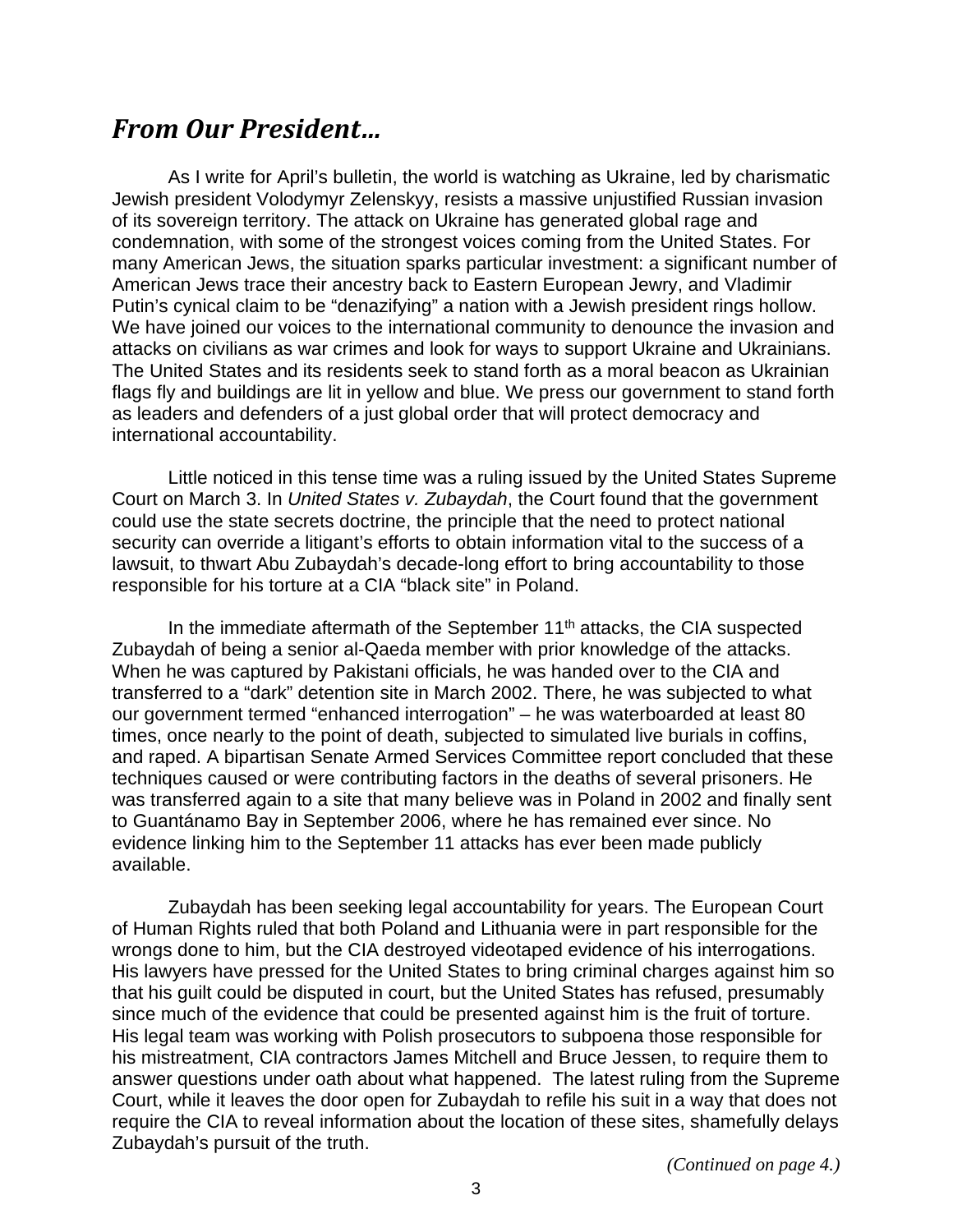#### *(Continued from page 3.)*

Zubaydah is not the only person who has sought to use the American justice system to shed light on these events. Khaled El-Masri, a German and Lebanese citizen, was seized in 2003 under the mistaken belief that he was an al-Qaeda operative and, like Zubaydah, transferred to a black site and subjected to torture. In his case, the CIA finally acknowledged that he had been detained in error and dumped him in Albania. The ACLU brought suit against the CIA on his behalf in 2006, but the suit was dismissed under the state secrets doctrine. El-Masri finally secured a favorable judgment in the European Court of Human Rights in 2012, which found that Macedonia had violated his rights under the European Convention by transferring him into US custody where he was subjected to torture. The European Court of Human Rights, however, has no jurisdiction over the United States or the CIA.

I am not saying that the wrongs of the United States leave our nation incapable of holding a moral high ground to condemn violations of the international order. Our wrongs, however, make me uneasy, especially because of an apparent national agreement, engaged by all three branches of government under now four different presidential administrations, to refuse to look back and atone. In Jewish terms, we cannot ever fully leave behind our bad actions, even if we vow to do better in the future, if we do not attempt to understand why we engaged in wrongful behavior and to bring justice to those we have wronged. And in the world of international relations, our standing to call out other nations for violations of international law is weakened.

As we prepare for Passover and think about our external freedom from slavery, I encourage us to remember what Moses demanded. He did not just ask Pharaoh to let the children of Israel go. He asked that we be released to worship our divinity and ultimately to receive the timeless code of ethics that would forge us into a people. As we pray for peace now and condemn the actions of other nations, let's not forget that we too have a sacred obligation to hold ourselves accountable for what is done in our name.

*L'shalom,*

Julie Novkov

## *Take a "Sideways Dive" into Torah Study with Rabbi Weisbrot*

On **Thursday, April 21, at 7:00 pm**, join Rabbi Weisbrot on Zoom for a monthly "sideways dive" into other facets of Torah study – midrashic interpretations, Talmudic commentary and whatever other thoughts and insights come up in the group. No prior registration or experience necessary; just look for the Zoom link in the weekly e-blast!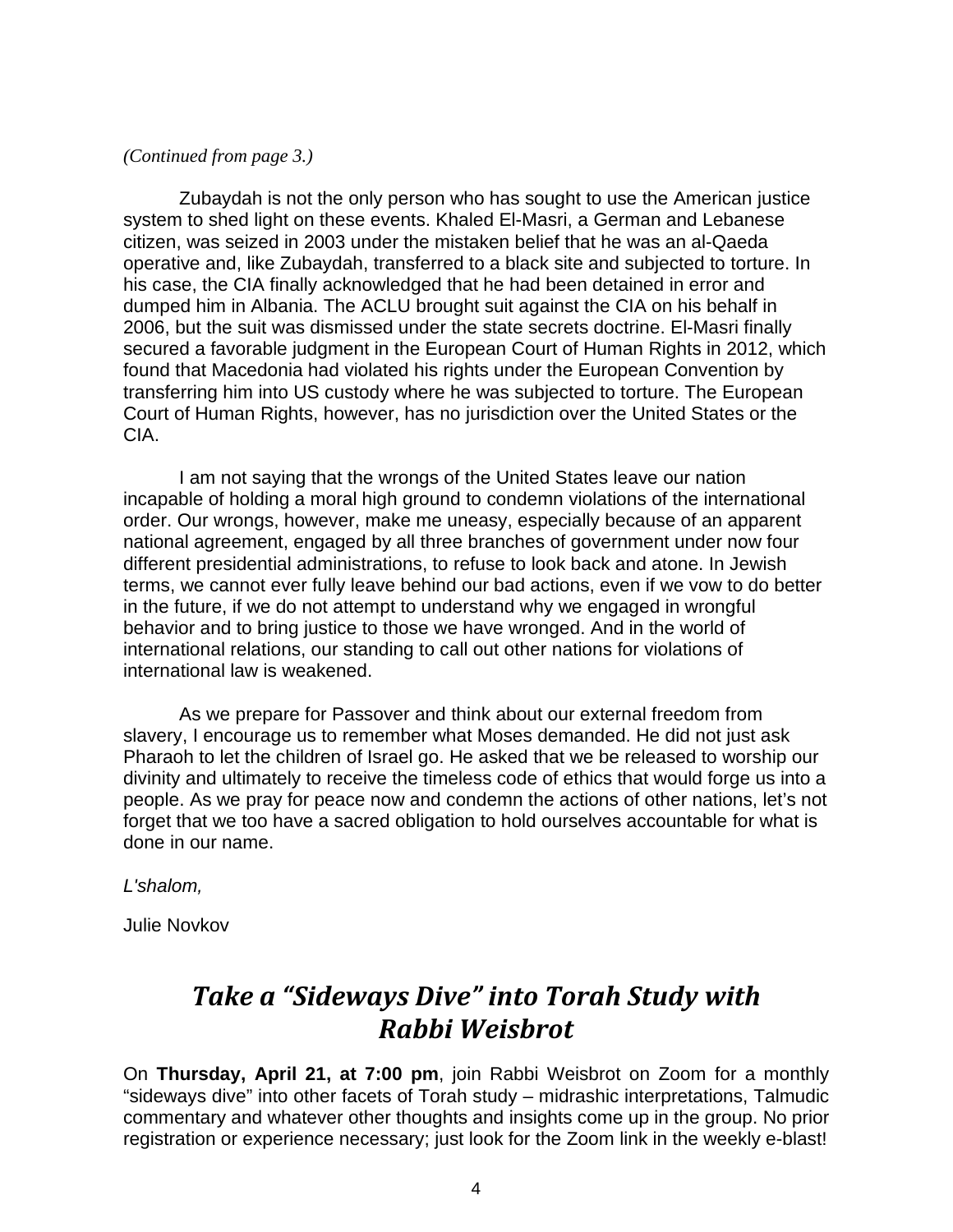# *Casting Call for Service Leaders and Singers*



Would you like to lead or co-lead a service? Or how about singing a solo or serving as soloist on a Friday night?

Please consider joining the pool of B'nai Sholom lay service leaders and singers. You'll be glad you did, and the congregation will enjoy additional faces at the pulpit.

Training will be offered for those interested in leading services or singing the songs – or for those who just want to learn! If you have already been trained, this opportunity is still for you as some of the service content has changed.

Please contact Rabbi Weisbrot or Melissa Putterman Hoffmann for more information.

## *COVID Response Committee Sets Unmasking Timeline*



Last month, the Governor lifted New York's masking requirement for businesses and schools. Additionally, the CDC released new metrics for determining if masks are necessary [\(https://www.cdc.gov/coronavirus/2019](about:blank) [ncov/science/community-levels.html\)](about:blank). In response to these changes, the COVID Response Committee has developed an unmasking timeline for B'nai Sholom:

· Shabbat services on 3/11/22: Masks were made optional on the bimah for people who are fully vaccinated and required for everyone else.

· Purim Shpiel on 3/16/22: Masks were made optional on the bimah for people who are fully vaccinated and required for everyone else.

#### · **Starting 3/18/22: Masks are now optional at B'nai Sholom for everyone who is fully vaccinated. This policy applies to all services, events and activities.**

· Socially distanced seating continues to be available throughout the sanctuary.

All services continue to be multi-access, so anyone who prefers to join remotely is able to do so.

The COVID Response Committee continues to meet regularly and will review and revise this masking policy as needed. Up ahead, the committee will discuss timelines for unmasking children and for serving food at B'nai Sholom.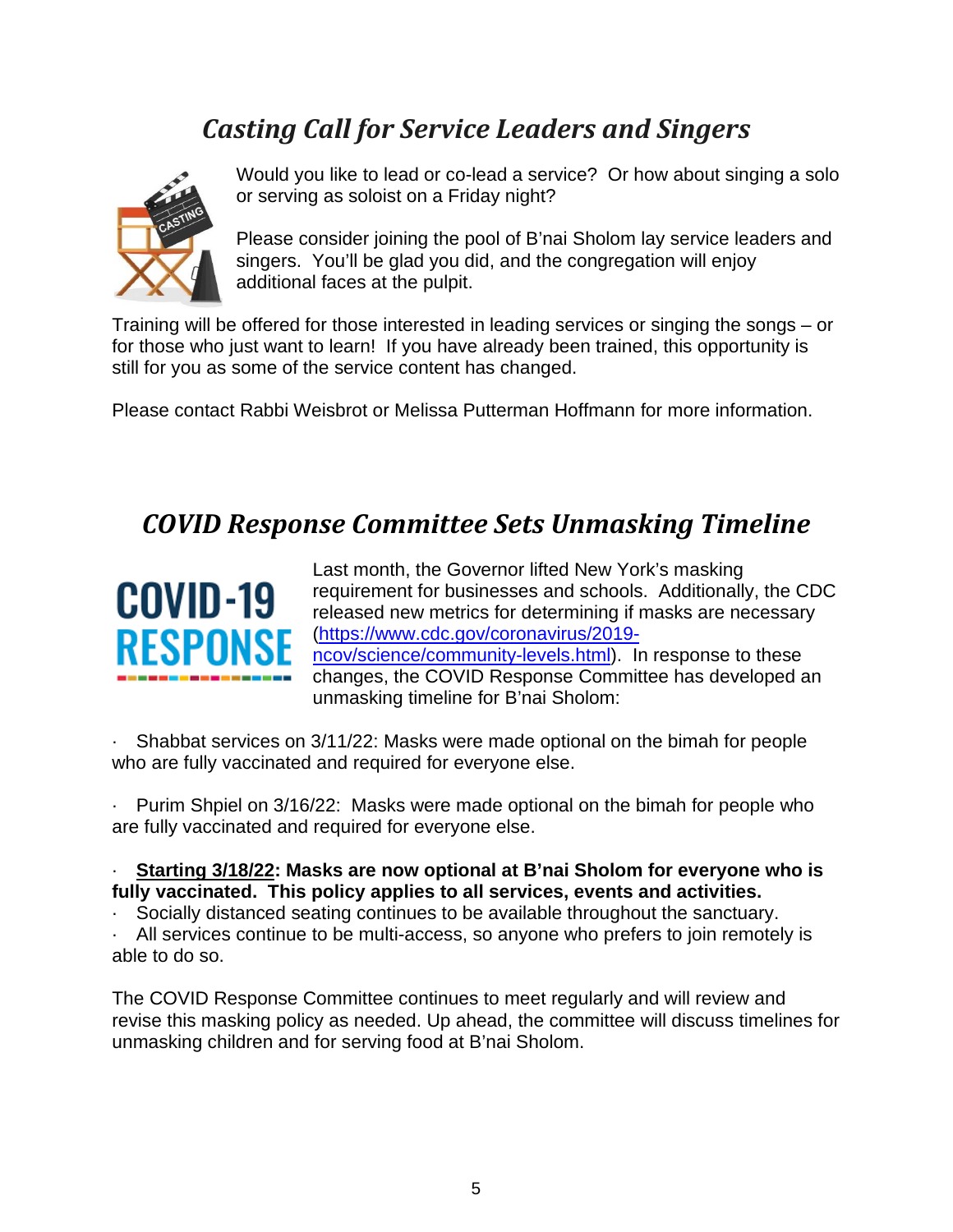

# *B'nai Sholom's Caring Community*

The Caring Community can call on congregants who are willing and able to mobilize quickly when events such as births, bereavement and accidents make their inevitable way into our lives.

If you or someone you know needs assistance, help and support when:

- $\checkmark$  someone is sick or confined
- $\checkmark$  a new baby arrives
- $\checkmark$  there's been a death in the family
- $\checkmark$  there's a tragedy, accident or trauma

Please call the office manager and/or Rabbi Weisbrot – 518-482-5283 – to notify us of the situation so we can initiate our support services.

*"On three things does the world stand: On Torah, on worship and on deeds of loving kindness." Pirkei Avot 1:2*

### *Our Recent Kibbutzniks*

Gail and Larry Volk -- In honor of our double chai wedding anniversary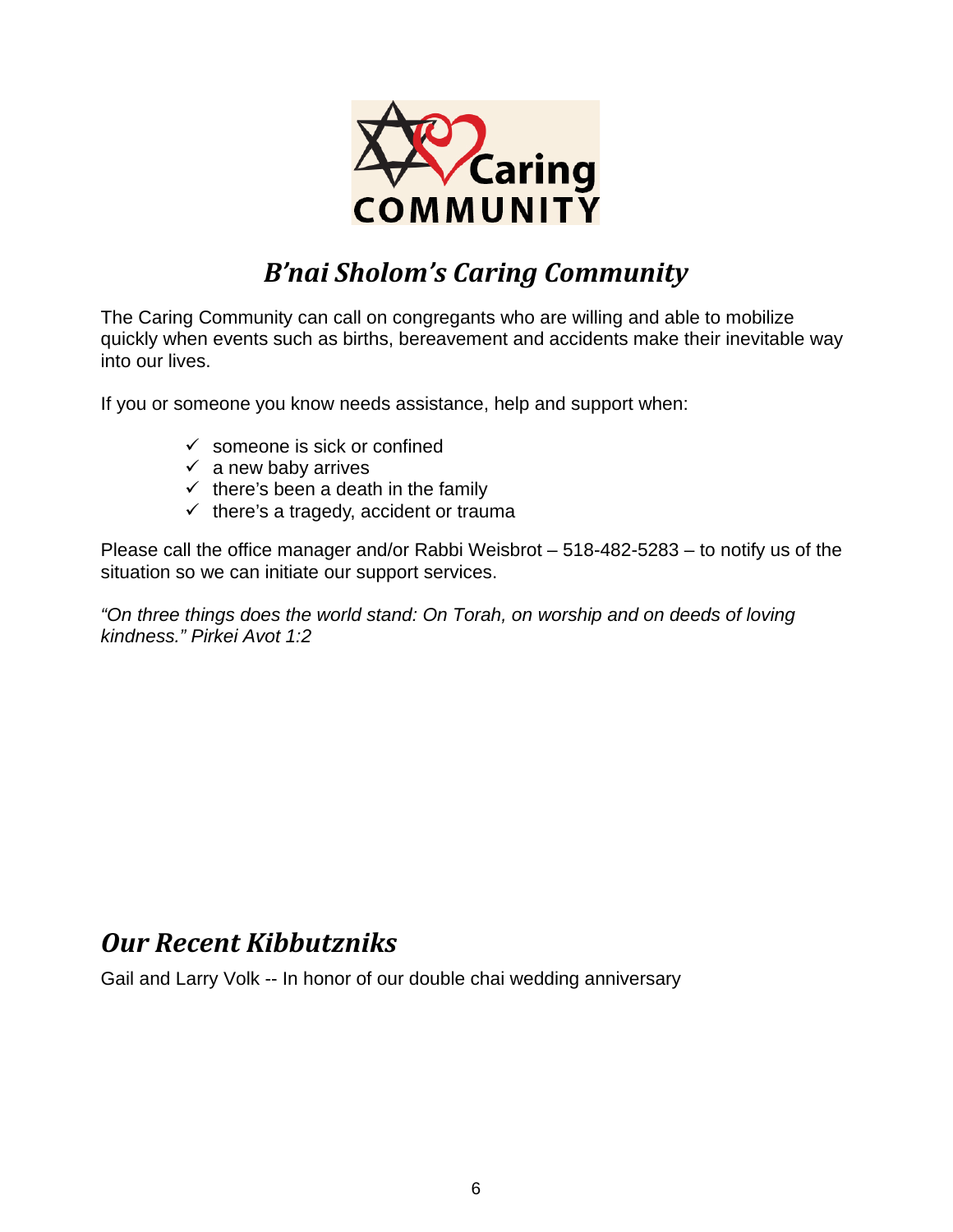# **\*\*\*\*\*\*\*\*\*\*** *Special Event* **\*\*\*\*\*\*\*\***

# *Q&A With Filmmaker Ryan Porush Thursday, May 12, 7:30 PM (via Zoom)*



**Ryan Porush,** who made the film *The Passengers*, will join us in a Q&A about the making of this awardwinning documentary and the status of Ethiopian Jewish immigration to Israel.

Porush is a documentary filmmaker and writer based in Los Angeles. He has produced, filmed and edited documentaries and short films around the world, with an emphasis in telling longform, intimate characterdriven stories that highlight communities in transition. Ryan's first feature film, *The Passengers,* won the Human Rights Jury Prize at the 2020 Atlanta Jewish Film Festival.

*The Passengers* tells the story of two young Ethiopian Jews, Demoz and Gazi, as they travel to America seeking advocates who will help pressure Israel into granting them citizenship. Along the way these unlikely spokesmen confront culture shock, homesickness and the frustrations of a grassroots campaign as they navigate the thorny politics surrounding Ethiopian politics and the Zionist ideal.

The film will be available for streaming May 8-12. There is no cost for this program, but please register for the film link and May 12 Zoom event by contacting the office.



## **New Members!**

The congregation extends a warm welcome to our newest members:

• Scott Miller and Sarah Waxman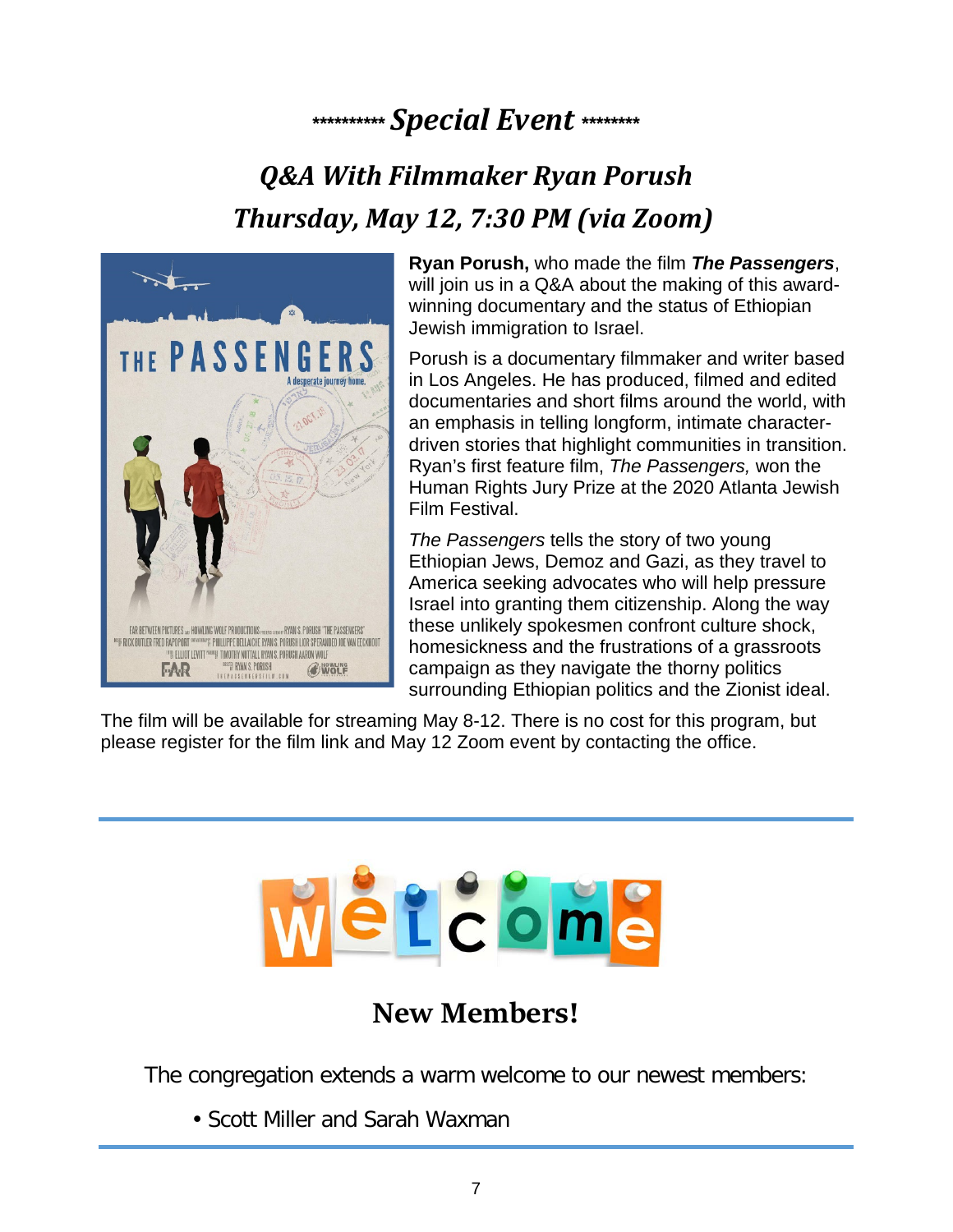# *Social Action/Social Justice*

### **FIGHTING CLIMATE CHANGE – OPPORTUNITIES FOR ACTION**

#### **ADD YOUR VOICE!**

#### **FRIDAY, APRIL 22 – CLIMATE CAN'T WAIT RALLY** at the Capitol

*Climate Can't Wait* will hold a major Earth Day rally at the State Capitol. Find the forthcoming details at [www.climatecantwait.org.](http://www.climatecantwait.org/)

#### **RAC-NY**

The Climate Covenant Campaign is a new two- to three-year effort of the Religious Action Center of New York of the Reform Movement. A "retreat" for the Capital Region will be held on **Sunday, May 22,** from 10 AM-2 PM at Congregation Beth Emeth. This is an opportunity to learn from leaders of the fight against global warming and how we can come together in our larger community to make a difference. CONTACT BARRY PENDERGRASS FOR MORE INFORMATION AND TO SIGN UP: [bpenderg37@gmail.com](about:blank)

#### **TIKKUN OLAM OPPORTUNITY – RIVERSWEEP**

Enjoy the outdoors while "repairing the world." On **Saturday, May 7**, we will again participate in Riversweep. This year's site is part of the Albany-Hudson Electric Trail. Sign up for an hour or more with Barry Pendergrass: [bpenderg37@gmail.com](about:blank)

### **CHEFS AND BAKERS NEEDED FOR SOUP KITCHEN IN APRIL**

On April 17, 2022 (which happens to be Easter Sunday), B'nai Sholom, through the Social Action Committee, will renew its longstanding commitment to serve our less fortunate neighbors a hot and nutritious meal at the Sister Maureen Joyce Center, 369 Livingston Ave., Albany. Volunteers are encouraged to help prepare and serve the meal from 11 AM-2 PM that day.

Additionally, fresh baked dessert goods will be collected from congregants to be distributed to our guests with their meal.

If you would like to volunteer that day, please contact Steve Klein – 518-526-2651 or [steven.klein@cseainc.org](about:blank) – or Janet Strominger – 518-421-2241 or [jstrominger@yahoo.com.](about:blank)

If you are interested in baking goodies, please contact Becky Marvin: 518-439-4574 or [beckymarvin4574@gmail.com.](about:blank) Becky also has freezer space so you can bake anytime.

Thank you!

### **WELCOMING THE STRANGER – FRIDAY, APRIL 29, 7:00 PM SOCIAL ACTION/SOCIAL JUSTICE SHABBAT**

*Why Albany is a Destination for Refugees and How You Can Help*

In 2019, the Capital District was home to more than 64,000 immigrants. Who are these immigrants and refugees? Why do they come to upstate New York? At Shabbat services we will welcome a speaker from the U.S. Committee for Refugees and Immigrants. We will also share information about resources and volunteer opportunities.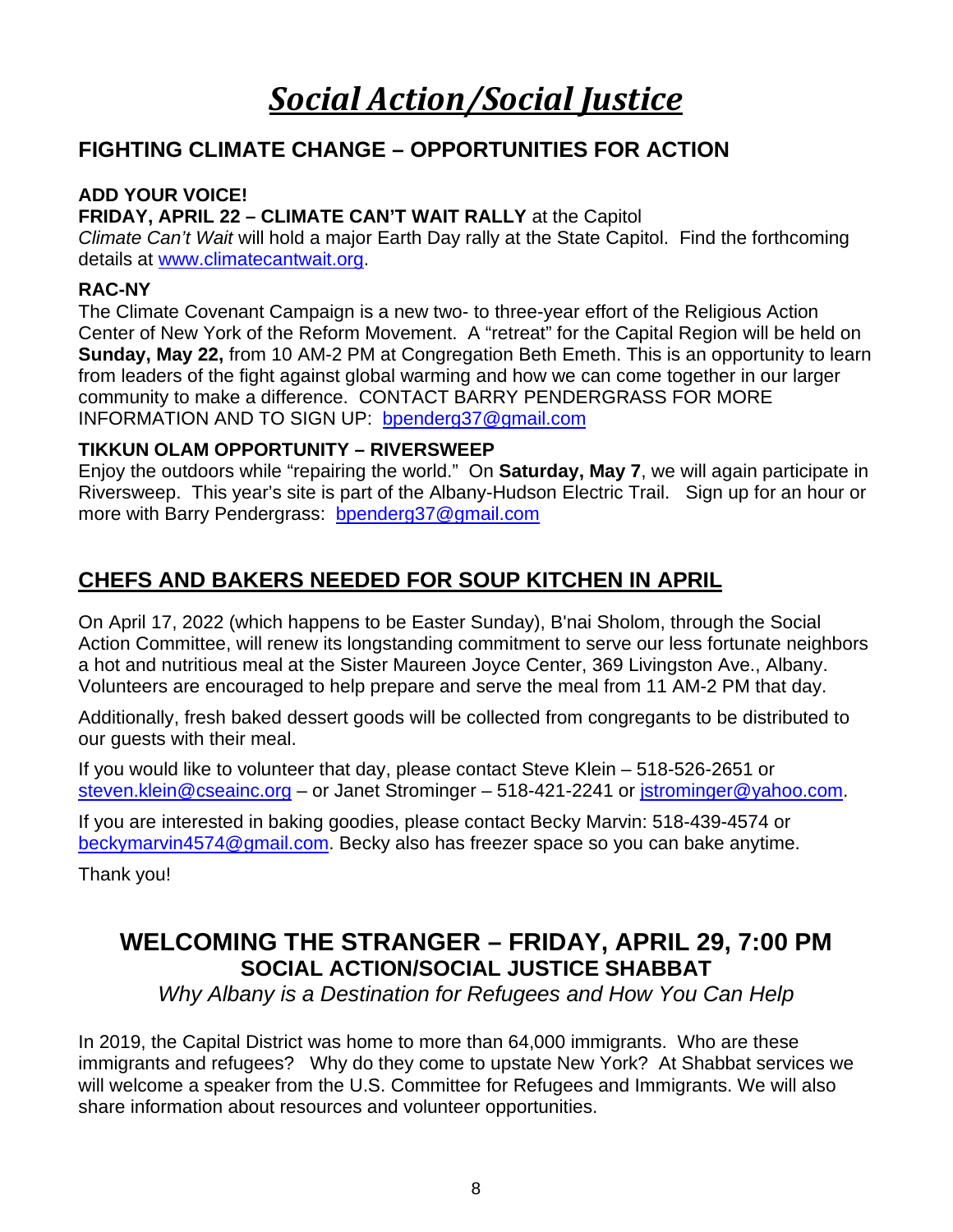# B'nai Sholom Legacy Society

Ensuring the Future of B'nai Sholom …

# … Creating a Jewish Legacy Today.

# Save the Date!

for a Legacy Reception

Gather for refreshments and conversation with congregants as we recognize Legacy Society members and explain how they are already benefitting B'nai Sholom

> Thursday, May 19, 2022 7:00 to 8:30 p.m. Location TBA

All congregants are invited and encouraged to attend!

"As my ancestors planted for me, so do I plant for those who will come after me."-- Talmud Ta'anit 23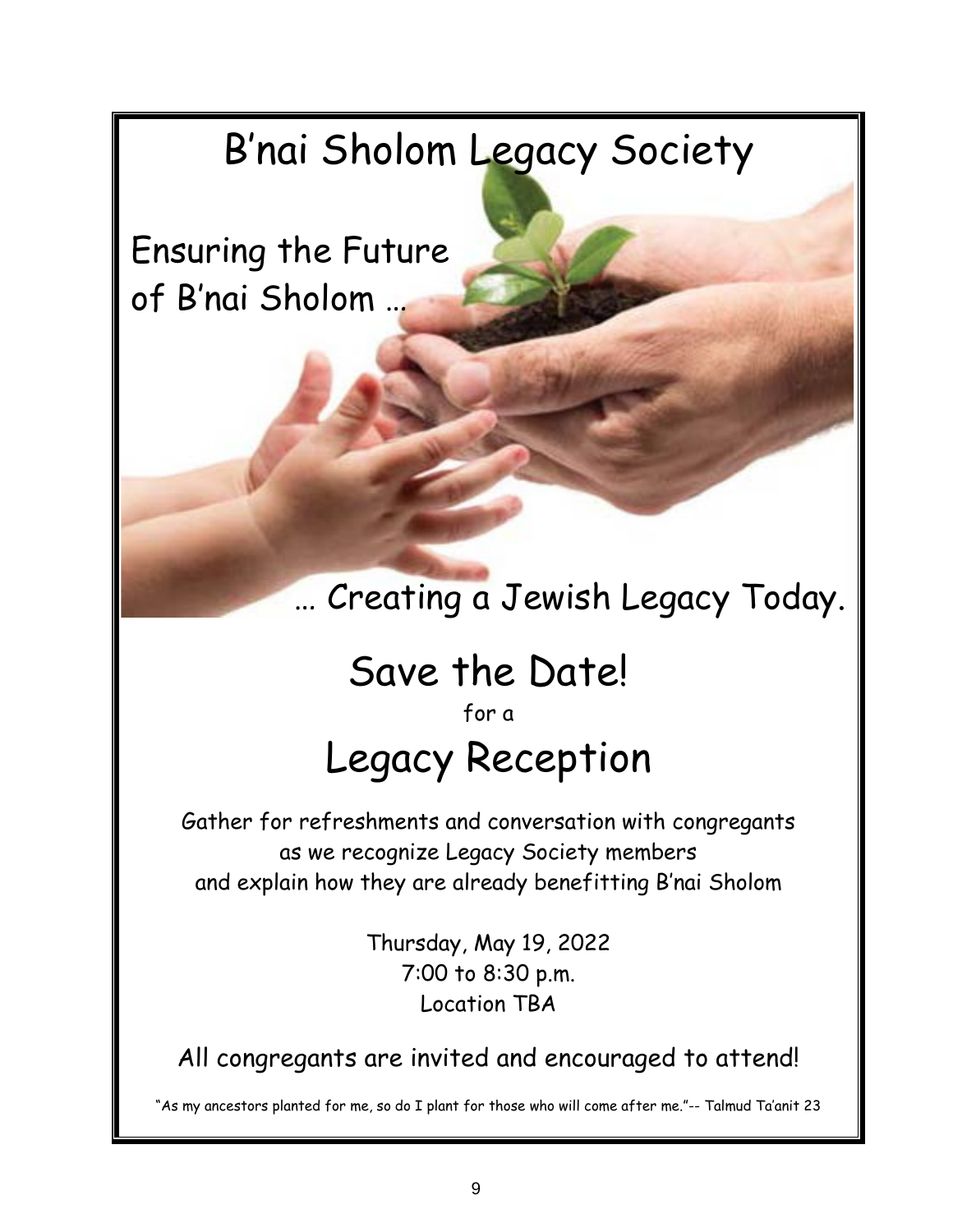MEMBER

### *On our Newest Members*

*Editor's Note: A series of articles from the Membership Committee to introduce those who have recently joined B'nai Sholom. This month we welcome Sam Fein.*



Sam grew up in Newton, Massachusetts, and moved to the Capital Region to attend Union College. He graduated in 2012 and has lived in Albany since 2013. Sam has a deep family connection to Albany: his greatgrandfather grew up on Delaware Avenue and met the woman who became Sam's great-grandmother at a Zionist club at the University at Albany. Sam's family owned a chain of furniture stores in the Capital Region, including

Breslaw Brothers Furniture on South Pearl Street.

Sam is an Albany County legislator representing the 6th district, which includes parts of the South End and Arbor Hill. Sam explained the community he represents is impacted by high poverty as well decades of disinvestment and a history of racially discriminatory policies such as redlining. He is a strong advocate for policies that advance the causes of racial and economic justice.

Sam's hobbies include playing the guitar, participating in outdoor activities, traveling and having conversations about politics, current events and world history. When Sam was looking for a synagogue, he was drawn to B'nai Sholom because our progressive values are consistent with his own progressive social justice-oriented Jewish values. He noted that B'nai Sholom is a smaller congregation that has a strong sense of community.

Sam joined B'nai Sholom to connect more with the Jewish community, grow spiritually, meet new people and engage in Jewish social justice actions

When asked if there was anything else he wanted people to know about him, Sam mentioned that on his mom's side his grandparents were Holocaust survivors who fled the Nazis in Poland and came to America after the war. On his dad's side, his grandfather was an economist who believed health care is a human right and fought for a single-payer health care system, while his grandmother was very involved in Jewish philanthropy work and was president of Combined Jewish Philanthropies in Boston. In closing, Sam said the values that his grandparents taught him are very important to who he is and have led him to try to make a world a fairer and more just place.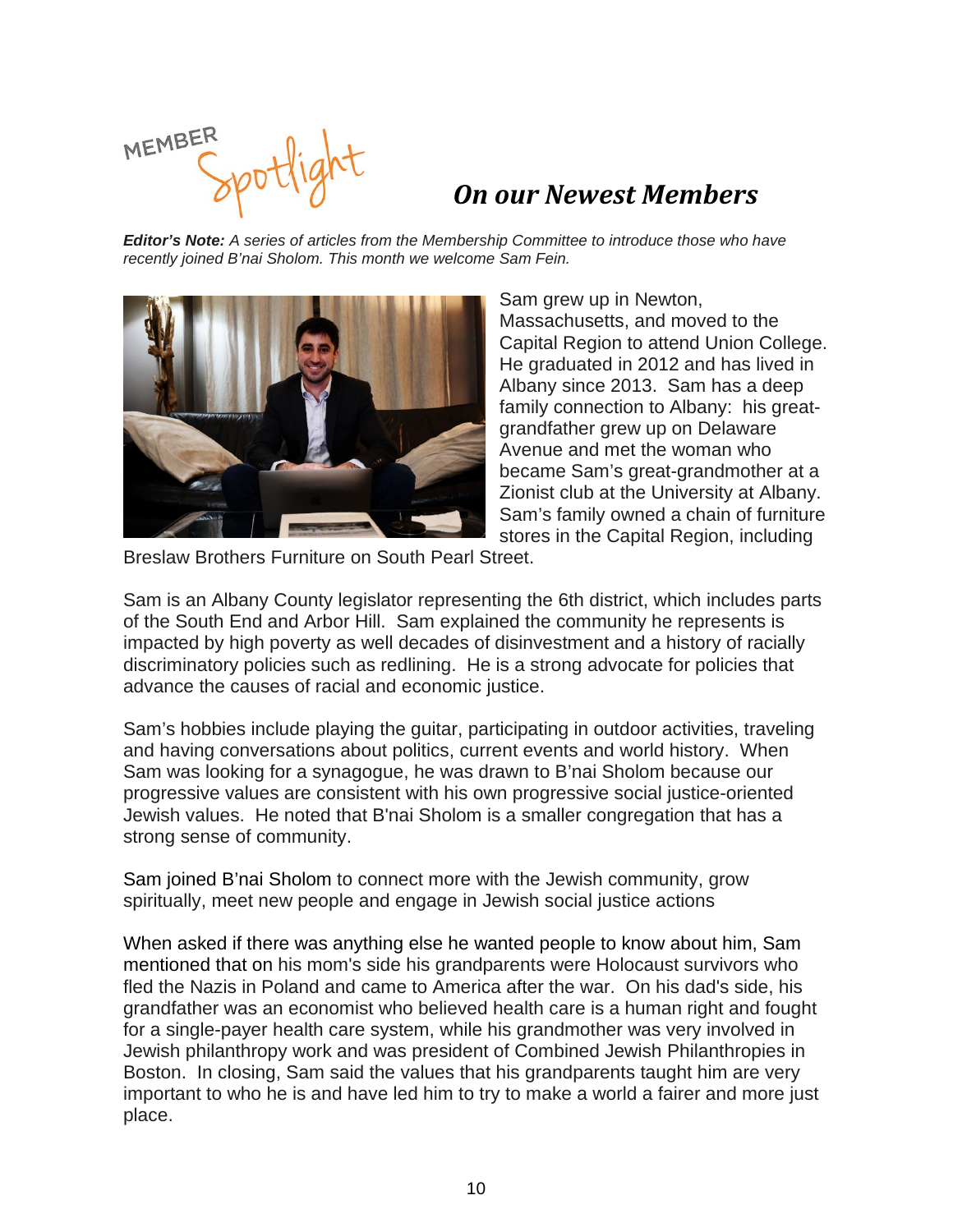## **The Congregation Notes with Thanks These Contributions:**

#### **General Fund**

To express ongoing appreciation **for Saturday morning Torah Study, with particular warm and welcoming thanks to Rabbi Weisbrot** by Karen Klevanosky In memory of **Helen Goody** by Nancy Goody In memory of **Caleb Reeder** by Mark and Cheryl Reeder In memory of **Judy Reeder** by Mark and Cheryl Reeder In memory of **Lieselotte Wiener** by Ruth Swift In memory of **Rebecca Miller Shultz** by Becky and Ben Marvin In memory of **Herb Swift** by David and Libby Liebschutz

#### **Caring Community Fund**

In honor of **a very special person, Dr. Yossi Koren Roth** with thanks from Cubby and Judy Ross

#### **Vera Propp Books for Babies Fund**

In honor of **Annabel Lee-Herbert Fuchs**, granddaughter of Judy Lee and Bill Herbert, by Becky and Ben Marvin

#### **Rabbi's Discretionary Fund**

In loving memory of **Leonarda and Michael DeFronzo** by the DeFronzo-Aron Family

The congregation notes with sorrow the death of:

Efrosini Frankel, wife of former congregant Julius Frankel

May her memory be for a blessing.